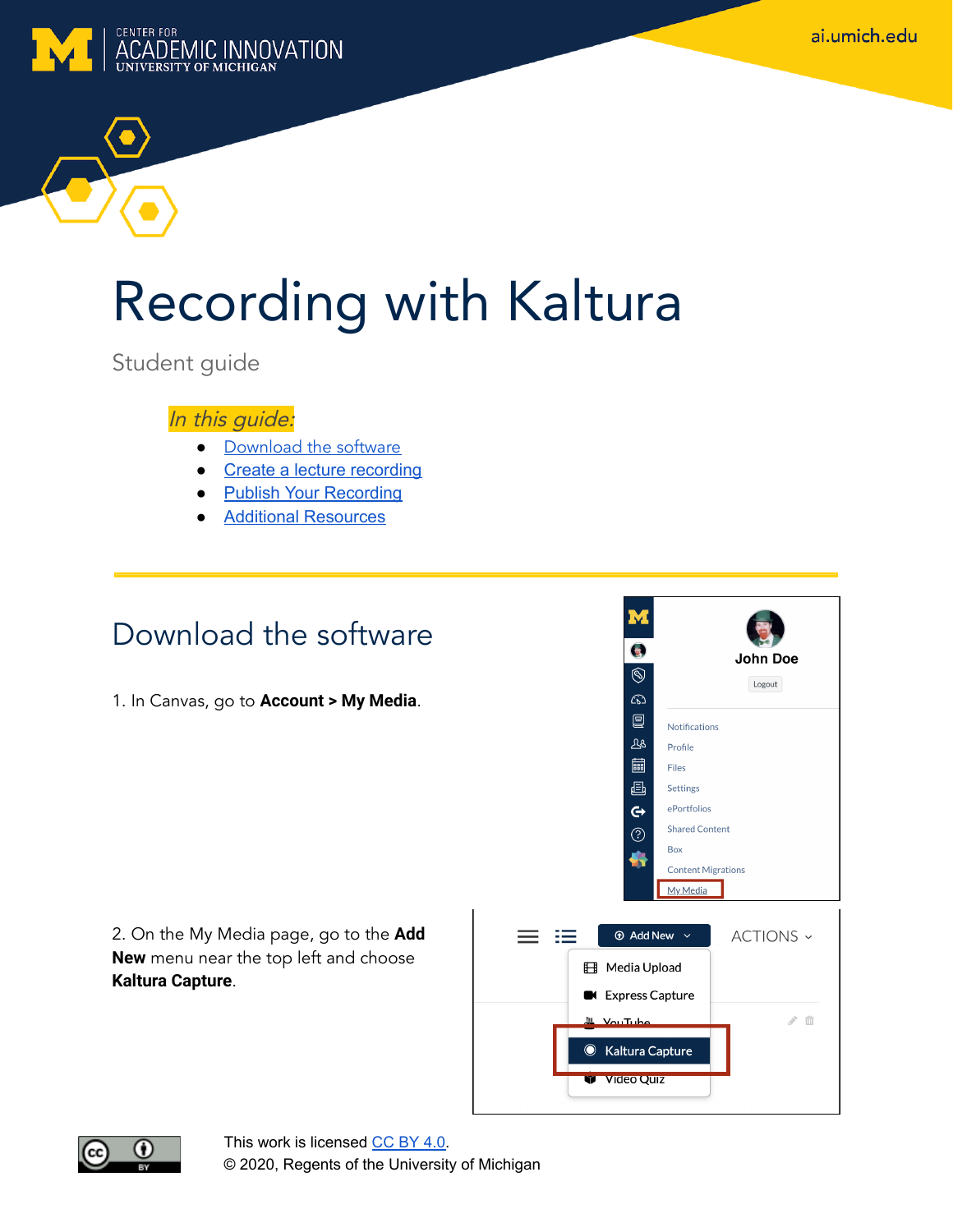



3. On the Capture page, click the **Download for Windows** or **Download for Mac** link to download the software for your operating system. (If you have already downloaded the software, this screen will ask to open the application).

4. Double click on the software to install it. Follow the on-screen instructions to finish the download. (Look in your downloads folder).

## <span id="page-1-0"></span>Create a recording

Set up your equipment

**First-time users:** If you're prompted, approve access to your camera, microphone, and screen, even if you don't plan to use them all. (They can be disabled as needed when you start recording.)

- **Launch the recorder**: In Canvas, click on **Account > My Media > Add New > Kaltura Capture**.
- **Set your camera**: Click the drop-down menu below the Camera icon to choose a camera (if you have more than one). Click on the camera icon to turn it or off.
- **Set your screen**: Click the drop-down menu below the Screen icon to choose your screen (if you have more than one). Wait for the red rectangle border to show up on the screen, in order to
	- confirm your screen choice ● **Set your audio**: Click the drop-down menu below the Audio icon to choose a microphone (if you have more than one). Click on the microphone icon to turn it on and off.



Screenshot: Microphone settings in Kaltura capture, webcam disabled.



This work is licensed [CC](https://creativecommons.org/licenses/by/4.0/) BY 4.0. © 2020, Regents of the University of Michigan



wnload for Windows | Download for Ma Learn more: See the Kaltura Capture - User Manual for additional information on supported systems and usage instructions.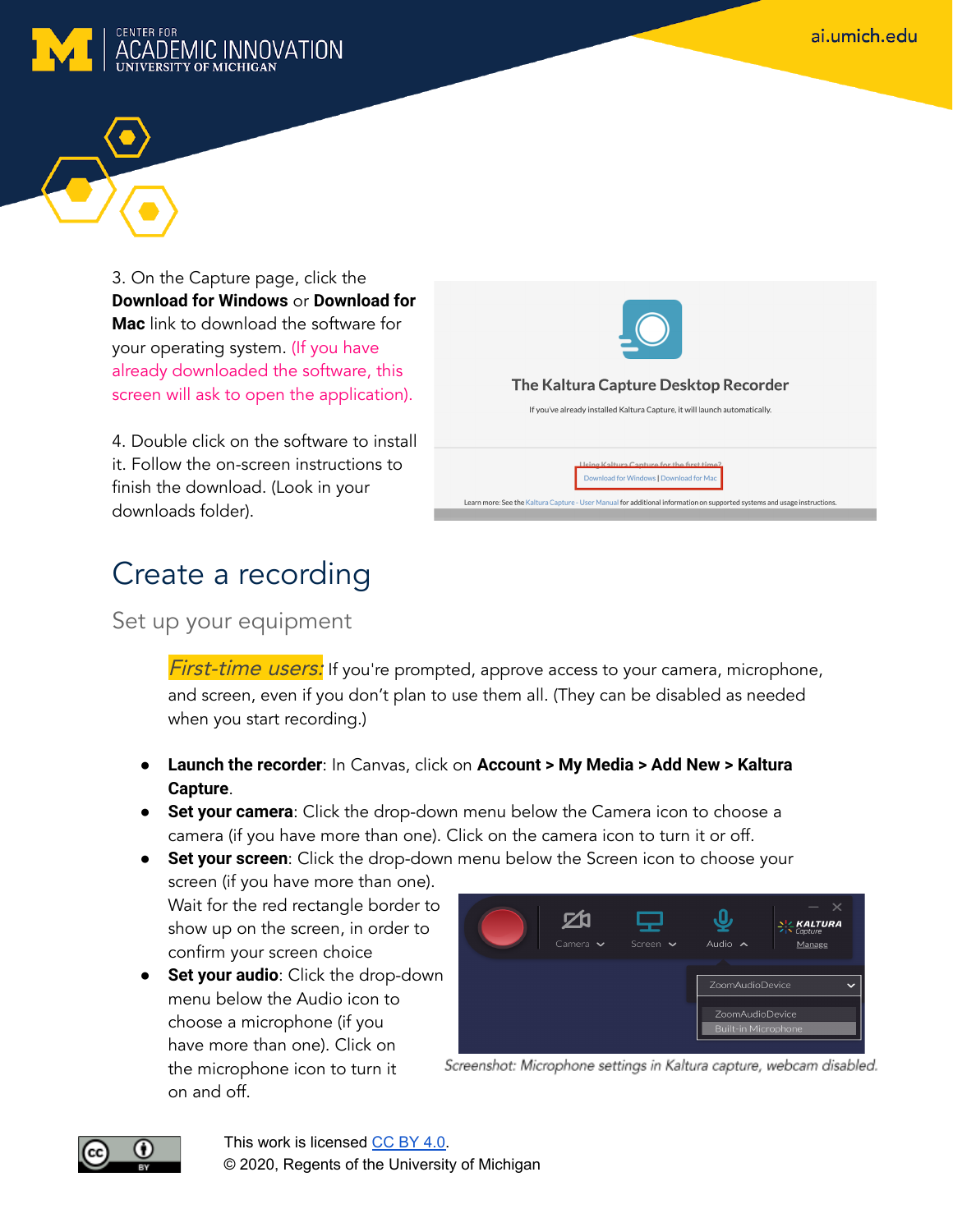



#### Set up your materials

- Open up any visuals (like slides) in a new browser tab.
- If it's a slide presentation, start the presentation mode.

#### To start recording

Tip: You may see a memory warning while you're recording. It's ok to dismiss this warning. Your content will still be recorded.

- In Kaltura Capture, click the big red **Start** button to start recording.
	- or on a Mac, press Command + Shift + R
	- or on Windows, press Ctrl + Shift R
- A countdown from 3 begins to cue you in.

#### To stop recording

- in Kaltura Capture click the square white **Stop** button.
	- o or on a Mac, press the Command + Shift + S
	- o or on Windows, press Ctrl + Shift S
- Edit your Title and Description as desired then click **Save and Upload**.

|                     | $\frac{1}{2}\int_{0}^{1}$ <b>KALTURA</b> Capture                                     | $\times$<br><b>New Recording</b> |
|---------------------|--------------------------------------------------------------------------------------|----------------------------------|
| $\blacksquare$<br>₩ | ∕<br>Entry                                                                           | Go to library                    |
| $\odot$             | Title<br>My Recording<br>Description<br>This is a kaltura capture record             |                                  |
|                     | Tags<br>$\Box$ )<br>00:00:00 / 00:00:03   03/04/2020<br>ь<br>Save & Upload<br>Delete | Save                             |